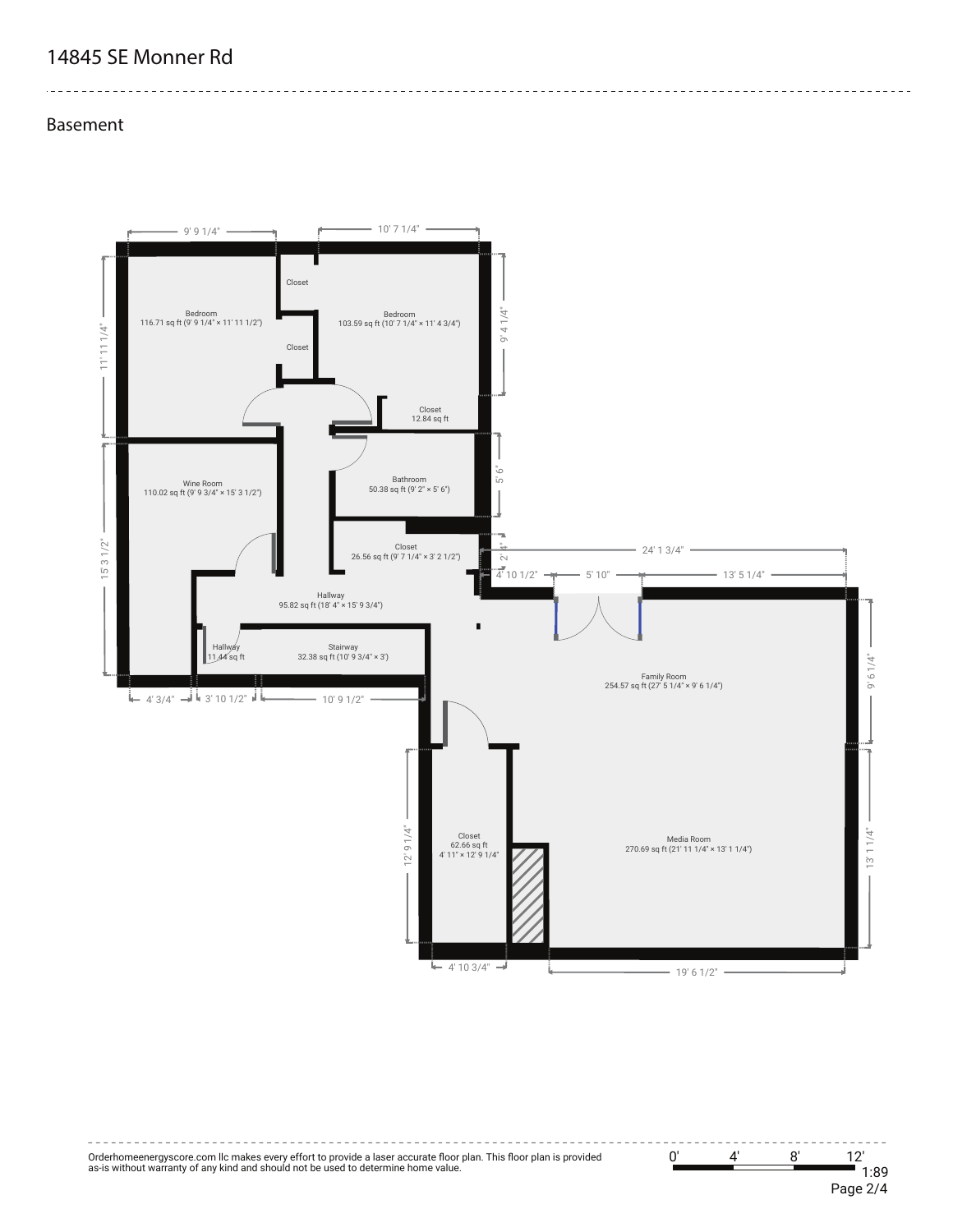# **14845 SE Monner Rd**

#### **Main Floor**





-----------------------------------